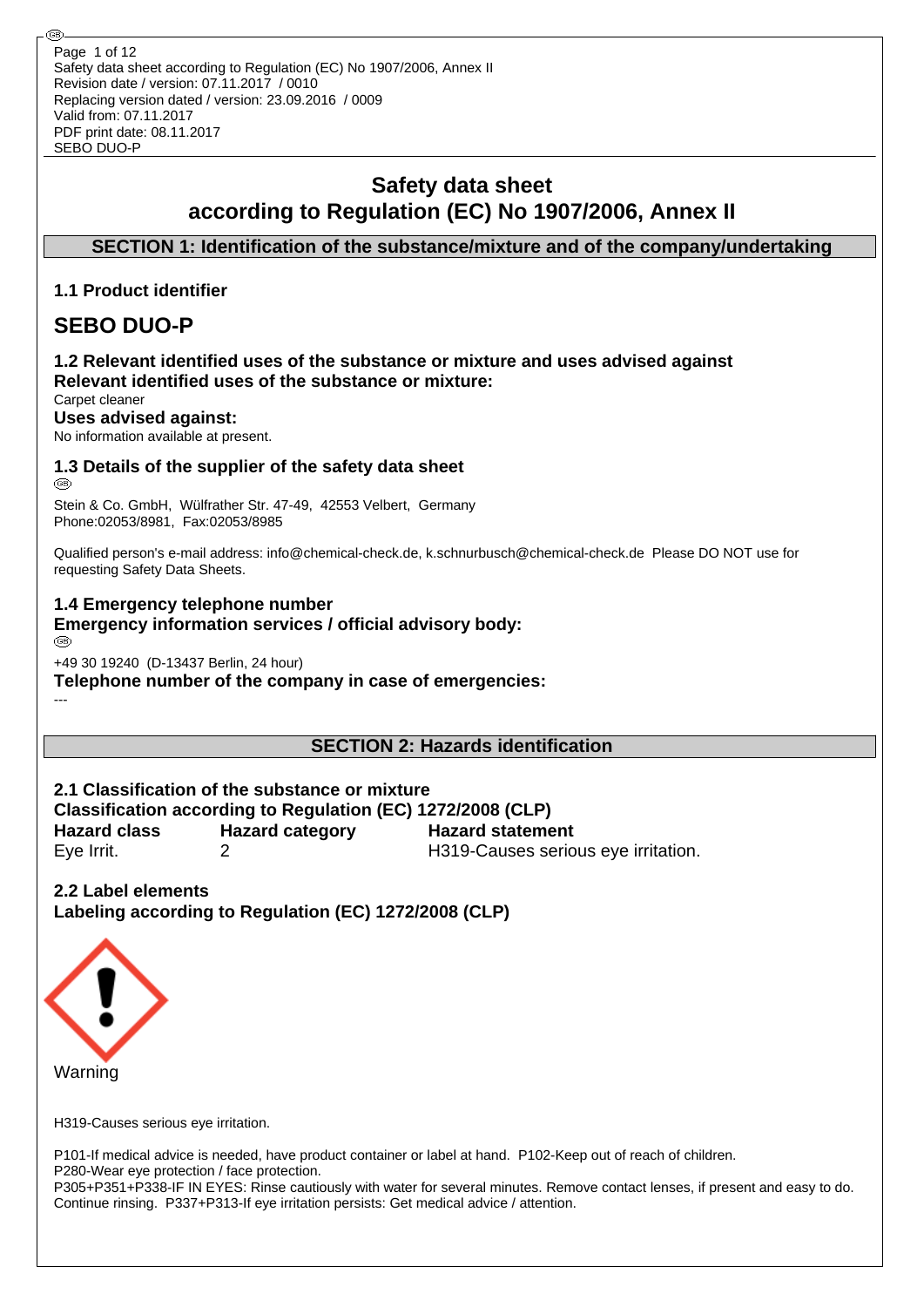#### **2.3 Other hazards**

The mixture does not contain any vPvB substance (vPvB = very persistent, very bioaccumulative) or is not included under XIII of the regulation (EC) 1907/2006 (< 0,1 %).

The mixture does not contain any PBT substance (PBT = persistent, bioaccumulative, toxic) or is not included under XIII of the regulation (EC) 1907/2006 (< 0,1 %).

## **SECTION 3: Composition/information on ingredients**

Gen. description:

Base material coated with surfactant-enriched acrylate dispersion

**3.1 Substance**

n.a. **3.2 Mixture**

| --- ---------                                               |                    |
|-------------------------------------------------------------|--------------------|
| Propan-2-ol                                                 |                    |
| <b>Registration number (REACH)</b>                          | $---$              |
| <b>Index</b>                                                | 603-117-00-0       |
| <b>EINECS, ELINCS, NLP</b>                                  | 200-661-7          |
| <b>CAS</b>                                                  | 67-63-0            |
| content %                                                   | $5 - 15$           |
| Classification according to Regulation (EC) 1272/2008 (CLP) | Flam. Lig. 2, H225 |
|                                                             | Eye Irrit. 2, H319 |
|                                                             | STOT SE 3. H336    |

For the text of the H-phrases and classification codes (GHS/CLP), see Section 16.

The substances named in this section are given with their actual, appropriate classification! For substances that are listed in appendix VI, table 3.1 of the regulation (EC) no. 1272/2008 (CLP regulation) this means that all notes that may be given here for the named classification have been taken into account.

## **SECTION 4: First aid measures**

#### **4.1 Description of first aid measures**

First-aiders should ensure they are protected!

Never pour anything into the mouth of an unconscious person!

#### **Inhalation**

Supply person with fresh air and consult doctor according to symptoms.

#### **Skin contact**

Remove polluted, soaked clothing immediately, wash thoroughly with plenty of water and soap, in case of irritation of the skin (flare), consult a doctor.

#### **Eye contact**

Remove contact lenses.

Wash thoroughly for several minutes using copious water. Seek medical help if necessary.

#### **Ingestion**

Rinse the mouth thoroughly with water.

Give copious water to drink - consult doctor immediately.

## **4.2 Most important symptoms and effects, both acute and delayed**

If applicable delayed symptoms and effects can be found in section 11 and the absorption route in section 4.1. In certain cases, the symptoms of poisoning may only appear after an extended period / after several hours. The following may occur:

Irritation of the eyes

Vapours may cause drowsiness and dizziness.

**4.3 Indication of any immediate medical attention and special treatment needed** Symptomatic treatment.

#### **SECTION 5: Firefighting measures**

## **5.1 Extinguishing media**

**Suitable extinguishing media**

Cool container at risk with water. Water jet spray/foam/CO2/dry extinguisher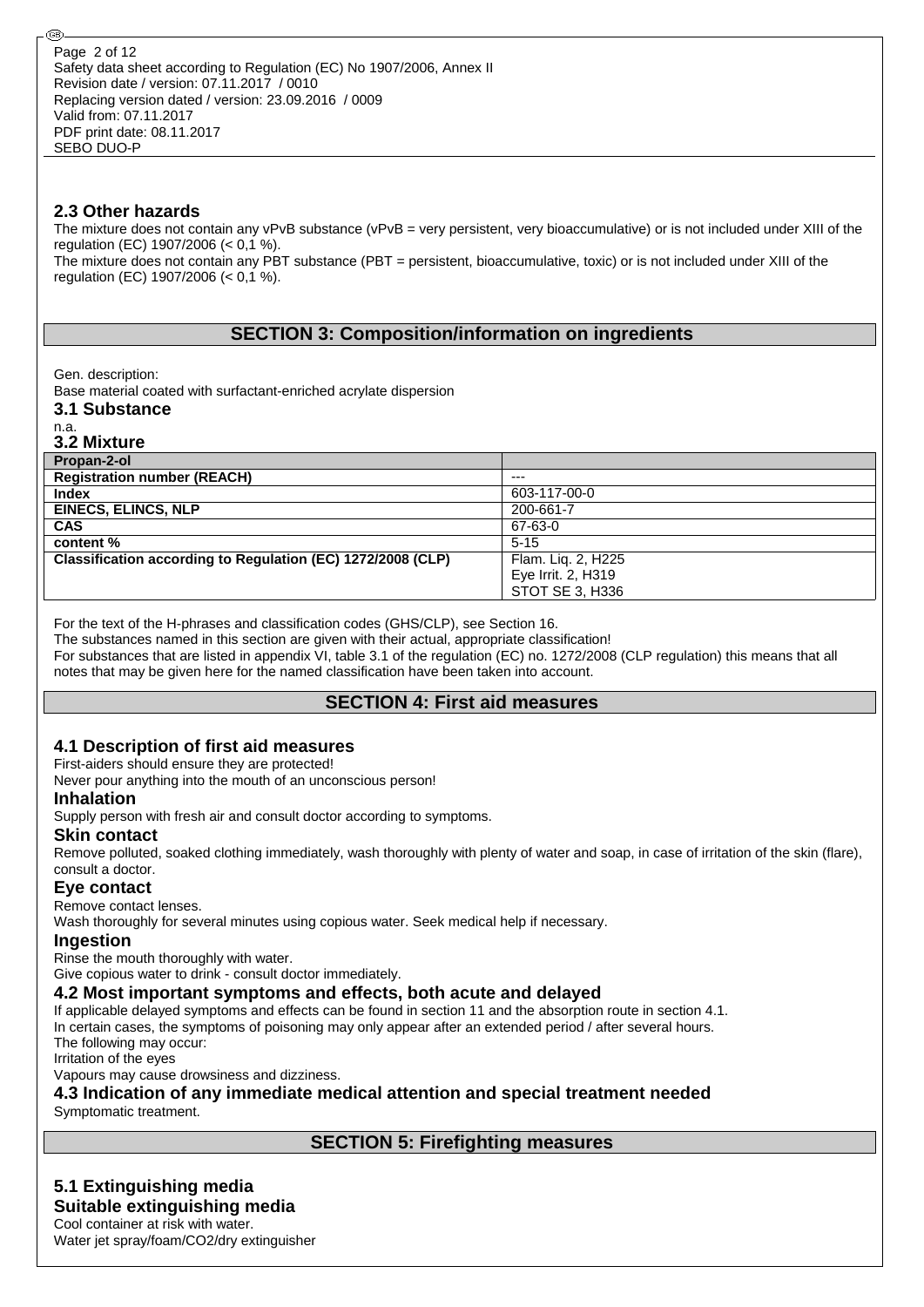@

Safety data sheet according to Regulation (EC) No 1907/2006, Annex II Revision date / version: 07.11.2017 / 0010 Replacing version dated / version: 23.09.2016 / 0009 Valid from: 07.11.2017 PDF print date: 08.11.2017 SEBO DUO-P

#### **Unsuitable extinguishing media** n.c.

## **5.2 Special hazards arising from the substance or mixture**

In case of fire the following can develop: Oxides of carbon Oxides of nitrogen Toxic gases

## **5.3 Advice for firefighters**

In case of fire and/or explosion do not breathe fumes. Protective respirator with independent air supply. According to size of fire Full protection, if necessary. Dispose of contaminated extinction water according to official regulations.

**SECTION 6: Accidental release measures**

## **6.1 Personal precautions, protective equipment and emergency procedures**

Ensure sufficient supply of air. Remove possible causes of ignition - do not smoke. Avoid contact with eyes or skin.

## **6.2 Environmental precautions**

If leakage occurs, dam up. Resolve leaks if this possible without risk.

Prevent from entering drainage system.

If accidental entry into drainage system occurs, inform responsible authorities.

#### **6.3 Methods and material for containment and cleaning up**

Pick up mechanically and dispose of according to Section 13.

#### **6.4 Reference to other sections**

For personal protective equipment see Section 8 and for disposal instructions see Section 13.

## **SECTION 7: Handling and storage**

In addition to information given in this section, relevant information can also be found in section 8 and 6.1.

## **7.1 Precautions for safe handling**

## **7.1.1 General recommendations**

Ensure good ventilation.

Avoid contact with eyes.

Avoid long lasting or intensive contact with skin.

Eating, drinking, smoking, as well as food-storage, is prohibited in work-room.

## Observe directions on label and instructions for use.

#### **7.1.2 Notes on general hygiene measures at the workplace**

General hygiene measures for the handling of chemicals are applicable.

Wash hands before breaks and at end of work.

Keep away from food, drink and animal feedingstuffs.

Remove contaminated clothing and protective equipment before entering areas in which food is consumed.

## **7.2 Conditions for safe storage, including any incompatibilities**

Keep out of access to unauthorised individuals.

Not to be stored in gangways or stair wells.

Store product closed and only in original packing.

## Store in a dry place.

**7.3 Specific end use(s)**

No information available at present.

## **SECTION 8: Exposure controls/personal protection**

## **8.1 Control parameters**

| <sup>®</sup> Chemical Name   | Propan-2-ol |                               |                                   |     | Content %:5-15 |
|------------------------------|-------------|-------------------------------|-----------------------------------|-----|----------------|
| WEL-TWA: 400 ppm (999 mg/m3) |             |                               | WEL-STEL: 500 ppm (1250 mg/m3)    | --- |                |
| Monitoring procedures:       |             |                               | Compur - KITA-122 SA(C) (549 277) |     |                |
|                              |             | Compur - KITA-150 U (550 382) |                                   |     |                |
|                              |             |                               |                                   |     |                |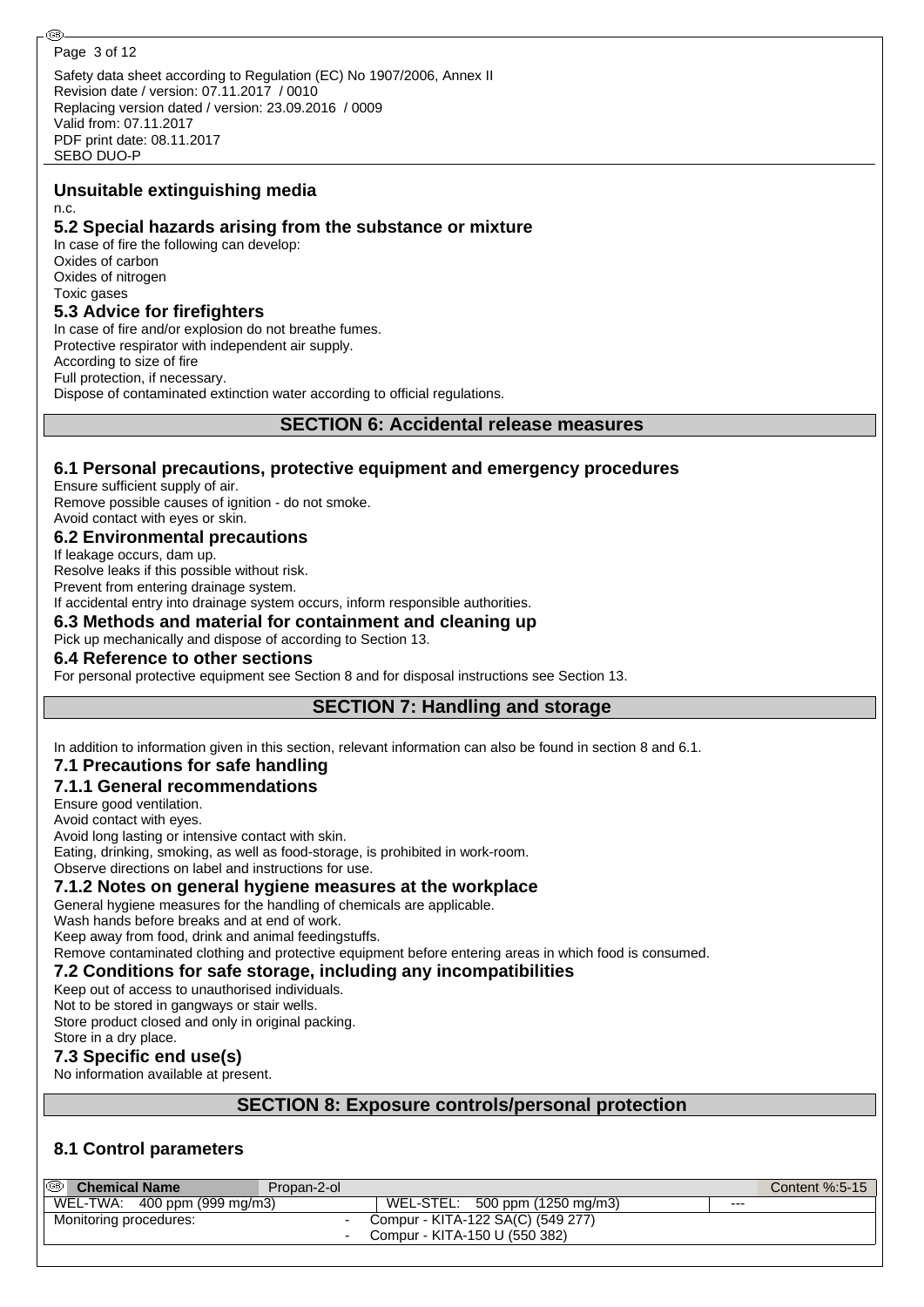Safety data sheet according to Regulation (EC) No 1907/2006, Annex II Revision date / version: 07.11.2017 / 0010 Replacing version dated / version: 23.09.2016 / 0009 Valid from: 07.11.2017 PDF print date: 08.11.2017 SEBO DUO-P Page 4 of 12

-

- Draeger - Alcohol 25/a i-Propanol (81 01 631)

DFG (D) (Loesungsmittelgemische), DFG (E) (Solvent mixtures 6) - 1998, 2002 - EU project BC/CEN/ENTR/000/2002-16 card 66-3 (2004)

Draeger - Alcohol 100/a (CH 29 701)

BMGV: --- **Other information:** ---

| ⊛<br><b>Chemical Name</b>                | general dust limit |           |     |                        |      | Content %: |
|------------------------------------------|--------------------|-----------|-----|------------------------|------|------------|
| WEL-TWA: 10 mg/m3 (inhal. dust), 4 mg/m3 |                    | WEL-STEL: | $-$ |                        | $--$ |            |
| (respir. dust)                           |                    |           |     |                        |      |            |
| Monitoring procedures:                   | $---$              |           |     |                        |      |            |
| BMGV:<br>$---$                           |                    |           |     | Other information: --- |      |            |

 WEL-TWA = Workplace Exposure Limit - Long-term exposure limit (8-hour TWA (= time weighted average) reference period) EH40. AGW = "Arbeitsplatzgrenzwert" (workplace limit value, Germany).

(8) = Inhalable fraction (2017/164/EU). (9) = Respirable fraction (2017/164/EU). | WEL-STEL = Workplace Exposure Limit - Shortterm exposure limit (15-minute reference period).

(8) = Inhalable fraction (2017/164/EU). (9) = Respirable fraction (2017/164/EU). (10) = Short-term exposure limit value in relation to a reference period of 1 minute (2017/164/EU). | BMGV = Biological monitoring guidance value EH40. BGW = "Biologischer Grenzwert" (biological limit value, Germany) | Other information: Sen = Capable of causing occupational asthma. Sk = Can be absorbed through skin. Carc = Capable of causing cancer and/or heritable genetic damage.

\*\* = The exposure limit for this substance is repealed through the TRGS 900 (Germany) of January 2006 with the goal of revision.

| Propan-2-ol         |                          |                         |                  |              |       |             |
|---------------------|--------------------------|-------------------------|------------------|--------------|-------|-------------|
| Area of application | <b>Exposure route /</b>  | <b>Effect on health</b> | <b>Descripto</b> | <b>Value</b> | Unit  | <b>Note</b> |
|                     | Environmental            |                         |                  |              |       |             |
|                     | compartment              |                         |                  |              |       |             |
|                     | Environment - freshwater |                         | <b>PNEC</b>      | 140,9        | mg/l  |             |
|                     | Environment - marine     |                         | <b>PNEC</b>      | 140,9        | mg/l  |             |
|                     | Environment - sediment,  |                         | <b>PNEC</b>      | 552          | mg/kg |             |
|                     | freshwater               |                         |                  |              |       |             |
|                     | Environment - sediment,  |                         | <b>PNEC</b>      | 552          | mg/kg |             |
|                     | marine                   |                         |                  |              |       |             |
|                     | Environment - soil       |                         | <b>PNEC</b>      | 28           | mg/kg |             |
|                     | Environment - sewage     |                         | <b>PNEC</b>      | 2251         | mq/l  |             |
|                     | treatment plant          |                         |                  |              |       |             |
|                     | Environment - water,     |                         | <b>PNEC</b>      | 140,9        | mg/l  |             |
|                     | sporadic (intermittent)  |                         |                  |              |       |             |
|                     | release                  |                         |                  |              |       |             |
| Consumer            | Human - dermal           | Long term               | <b>DNEL</b>      | 319          | mg/kg | (1 d)       |
| Consumer            | Human - inhalation       | Long term               | <b>DNEL</b>      | 89           | mg/m3 |             |
| Consumer            | Human - oral             | Long term               | <b>DNEL</b>      | 26           | mg/kg | (1 d)       |
| Workers / employees | Human - dermal           | Long term               | <b>DNEL</b>      | 888          | mg/kg | (1 d)       |
| Workers / employees | Human - inhalation       | Long term               | <b>DNEL</b>      | 500          | mg/m3 |             |

## **8.2 Exposure controls**

## **8.2.1 Appropriate engineering controls**

Ensure good ventilation. This can be achieved by local suction or general air extraction.

If this is insufficient to maintain the concentration under the WEL or AGW values, suitable breathing protection should be worn. Applies only if maximum permissible exposure values are listed here.

Suitable assessment methods for reviewing the effectiveness of protection measures adopted include metrological and nonmetrological investigative techniques.

These are specified by e.g. BS EN 14042.

BS EN 14042 "Workplace atmospheres. Guide for the application and use of procedures for the assessment of exposure to chemical and biological agents".

#### **8.2.2 Individual protection measures, such as personal protective equipment**

General hygiene measures for the handling of chemicals are applicable.

Wash hands before breaks and at end of work.

Keep away from food, drink and animal feedingstuffs.

Remove contaminated clothing and protective equipment before entering areas in which food is consumed.

Eye/face protection: With danger of contact with eyes. Tight fitting protective goggles with side protection (EN 166).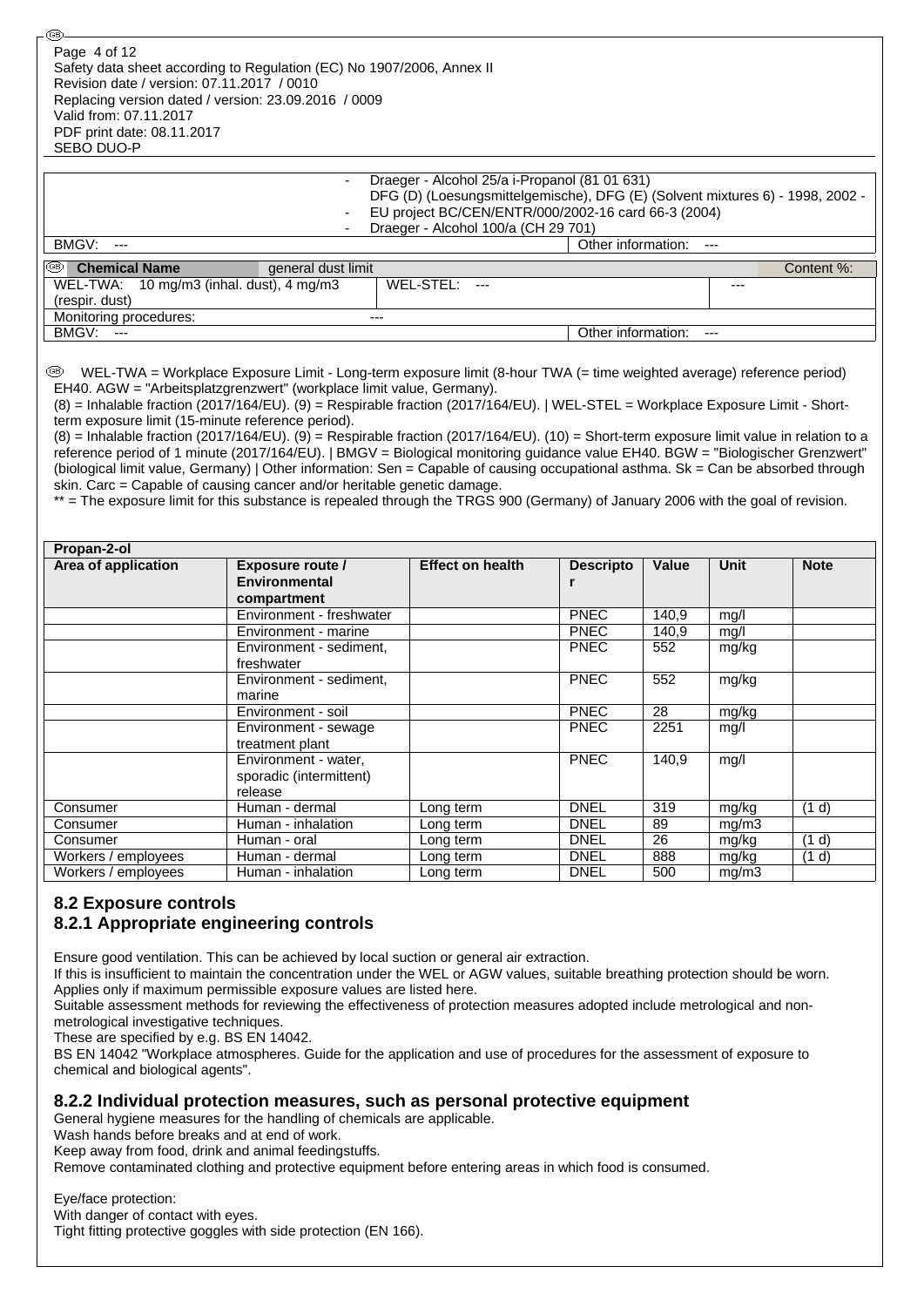Safety data sheet according to Regulation (EC) No 1907/2006, Annex II Revision date / version: 07.11.2017 / 0010 Replacing version dated / version: 23.09.2016 / 0009 Valid from: 07.11.2017 PDF print date: 08.11.2017 SEBO DUO-P Page 5 of 12

Skin protection - Hand protection: Chemical resistant protective gloves (EN 374). If applicable Protective Neoprene® / polychloroprene gloves (EN 374). Protective nitrile gloves (EN 374) Minimum layer thickness in mm: 0,5 Permeation time (penetration time) in minutes:  $= 480$ 

Protective hand cream recommended.

The breakthrough times determined in accordance with EN 374 Part 3 were not obtained under practical conditions. The recommended maximum wearing time is 50% of breakthrough time.

Skin protection - Other: Protective working garments (e.g. safety shoes EN ISO 20345, long-sleeved protective working garments).

Respiratory protection: If OES or MEL is exceeded. Filter A P2 (EN 14387), code colour brown, white Observe wearing time limitations for respiratory protection equipment.

Thermal hazards: Not applicable

@

Additional information on hand protection - No tests have been performed.

In the case of mixtures, the selection has been made according to the knowledge available and the information about the contents. Selection of materials derived from glove manufacturer's indications.

Final selection of glove material must be made taking the breakthrough times, permeation rates and degradation into account. Selection of a suitable glove depends not only on the material but also on other quality characteristics and varies from manufacturer to manufacturer.

In the case of mixtures, the resistance of glove materials cannot be predicted and must therefore be tested before use. The exact breakthrough time of the glove material can be requested from the protective glove manufacturer and must be observed.

#### **8.2.3 Environmental exposure controls**

No information available at present.

## **SECTION 9: Physical and chemical properties**

## **9.1 Information on basic physical and chemical properties**

| Physical state:                          | Solid, powder             |
|------------------------------------------|---------------------------|
| Colour:                                  | Yellow                    |
| Odour:                                   | Perfumed                  |
| Odour threshold:                         | Not determined            |
| pH-value:                                | Not determined            |
| Melting point/freezing point:            | Not determined            |
| Initial boiling point and boiling range: | Not determined            |
| Flash point:                             | n.a.                      |
| Evaporation rate:                        | Not determined            |
| Flammability (solid, gas):               | Not determined            |
| Lower explosive limit:                   | Not determined            |
| Upper explosive limit:                   | Not determined            |
| Vapour pressure:                         | Not determined            |
| Vapour density (air = $1$ ):             | Not determined            |
| Density:                                 | Not determined            |
| Bulk density:                            | 192 kg/m3 (ISO 697)       |
| Solubility(ies):                         | Not determined            |
| Water solubility:                        | Insoluble                 |
| Partition coefficient (n-octanol/water): | Not determined            |
| Auto-ignition temperature:               | Not determined            |
| Decomposition temperature:               | Not determined            |
| Viscosity:                               | n.a.                      |
| Explosive properties:                    | Product is not explosive. |
| Oxidising properties:                    | No                        |
| 9.2 Other information                    |                           |
| Miscibility:                             | Not determined            |
| Fat solubility / solvent:                | Not determined            |
|                                          |                           |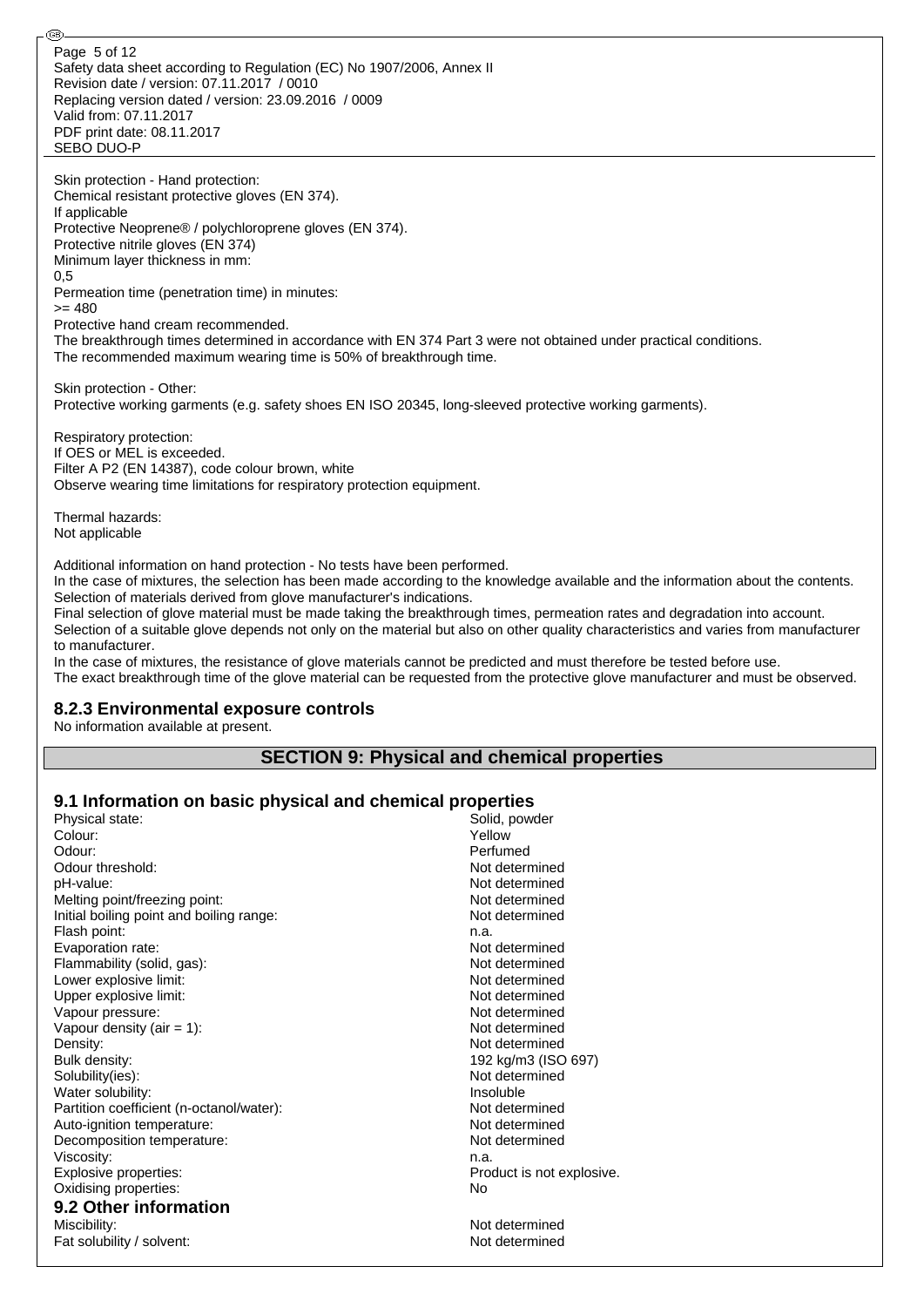Safety data sheet according to Regulation (EC) No 1907/2006, Annex II Revision date / version: 07.11.2017 / 0010 Replacing version dated / version: 23.09.2016 / 0009 Valid from: 07.11.2017 PDF print date: 08.11.2017 SEBO DUO-P Page 6 of 12

Conductivity: Not determined<br>
Surface tension: Not determined<br>
Not determined Surface tension: Solvents content: Not determined

@ි

#### **SECTION 10: Stability and reactivity**

#### **10.1 Reactivity**

The product has not been tested. **10.2 Chemical stability** Stable with proper storage and handling. **10.3 Possibility of hazardous reactions** No dangerous reactions are known. **10.4 Conditions to avoid** Strong heat

#### Protect from humidity.

## **10.5 Incompatible materials**

None known

#### **10.6 Hazardous decomposition products**

No decomposition when used as directed.

#### **SECTION 11: Toxicological information**

#### **11.1 Information on toxicological effects**

Possibly more information on health effects, see Section 2.1 (classification).

| <b>SEBO DUO-P</b>                |                 |       |      |          |                    |              |
|----------------------------------|-----------------|-------|------|----------|--------------------|--------------|
| <b>Toxicity / effect</b>         | <b>Endpoint</b> | Value | Unit | Organism | <b>Test method</b> | <b>Notes</b> |
| Acute toxicity, by oral route:   |                 |       |      |          |                    | n.d.a.       |
| Acute toxicity, by dermal        |                 |       |      |          |                    | n.d.a.       |
| route:                           |                 |       |      |          |                    |              |
| Acute toxicity, by inhalation:   |                 |       |      |          |                    | n.d.a.       |
| Skin corrosion/irritation:       |                 |       |      |          |                    | n.d.a.       |
| Serious eye                      |                 |       |      |          |                    | n.d.a.       |
| damage/irritation:               |                 |       |      |          |                    |              |
| Respiratory or skin              |                 |       |      |          |                    | n.d.a.       |
| sensitisation:                   |                 |       |      |          |                    |              |
| Germ cell mutagenicity:          |                 |       |      |          |                    | n.d.a.       |
| Carcinogenicity:                 |                 |       |      |          |                    | n.d.a.       |
| Reproductive toxicity:           |                 |       |      |          |                    | n.d.a.       |
| Specific target organ toxicity - |                 |       |      |          |                    | n.d.a.       |
| single exposure (STOT-SE):       |                 |       |      |          |                    |              |
| Specific target organ toxicity - |                 |       |      |          |                    | n.d.a.       |
| repeated exposure (STOT-         |                 |       |      |          |                    |              |
| $RE)$ :                          |                 |       |      |          |                    |              |
| Aspiration hazard:               |                 |       |      |          |                    | n.d.a.       |
| Symptoms:                        |                 |       |      |          |                    | n.d.a.       |

| Propan-2-ol                    |                 |           |         |             |                       |                   |
|--------------------------------|-----------------|-----------|---------|-------------|-----------------------|-------------------|
| <b>Toxicity / effect</b>       | <b>Endpoint</b> | Value     | Unit    | Organism    | <b>Test method</b>    | <b>Notes</b>      |
| Acute toxicity, by oral route: | LD50            | 4570-5840 | mg/kg   | Rat         | OECD 401 (Acute       |                   |
|                                |                 |           |         |             | Oral Toxicity)        |                   |
| Acute toxicity, by dermal      | LD50            | 13900     | mg/kg   | Rabbit      | OECD 402 (Acute       |                   |
| route:                         |                 |           |         |             | Dermal Toxicity)      |                   |
| Acute toxicity, by inhalation: | <b>LC50</b>     | 30        | mg/l/4h | Rat         |                       |                   |
| Skin corrosion/irritation:     |                 |           |         | Rabbit      | OECD 404 (Acute       | Not irritant      |
|                                |                 |           |         |             | Dermal                |                   |
|                                |                 |           |         |             | Irritation/Corrosion) |                   |
| Serious eye                    |                 |           |         | Rabbit      | OECD 405 (Acute       | Eve Irrit. 2      |
| damage/irritation:             |                 |           |         |             | Eye                   |                   |
|                                |                 |           |         |             | Irritation/Corrosion) |                   |
| Respiratory or skin            |                 |           |         | Guinea pig  | OECD 406 (Skin        | Not sensitizising |
| sensitisation:                 |                 |           |         |             | Sensitisation)        |                   |
| Germ cell mutagenicity:        |                 |           |         | Salmonella  | (Ames-Test)           | Negative          |
|                                |                 |           |         | typhimurium |                       |                   |
| Carcinogenicity:               |                 |           |         |             |                       | Negative          |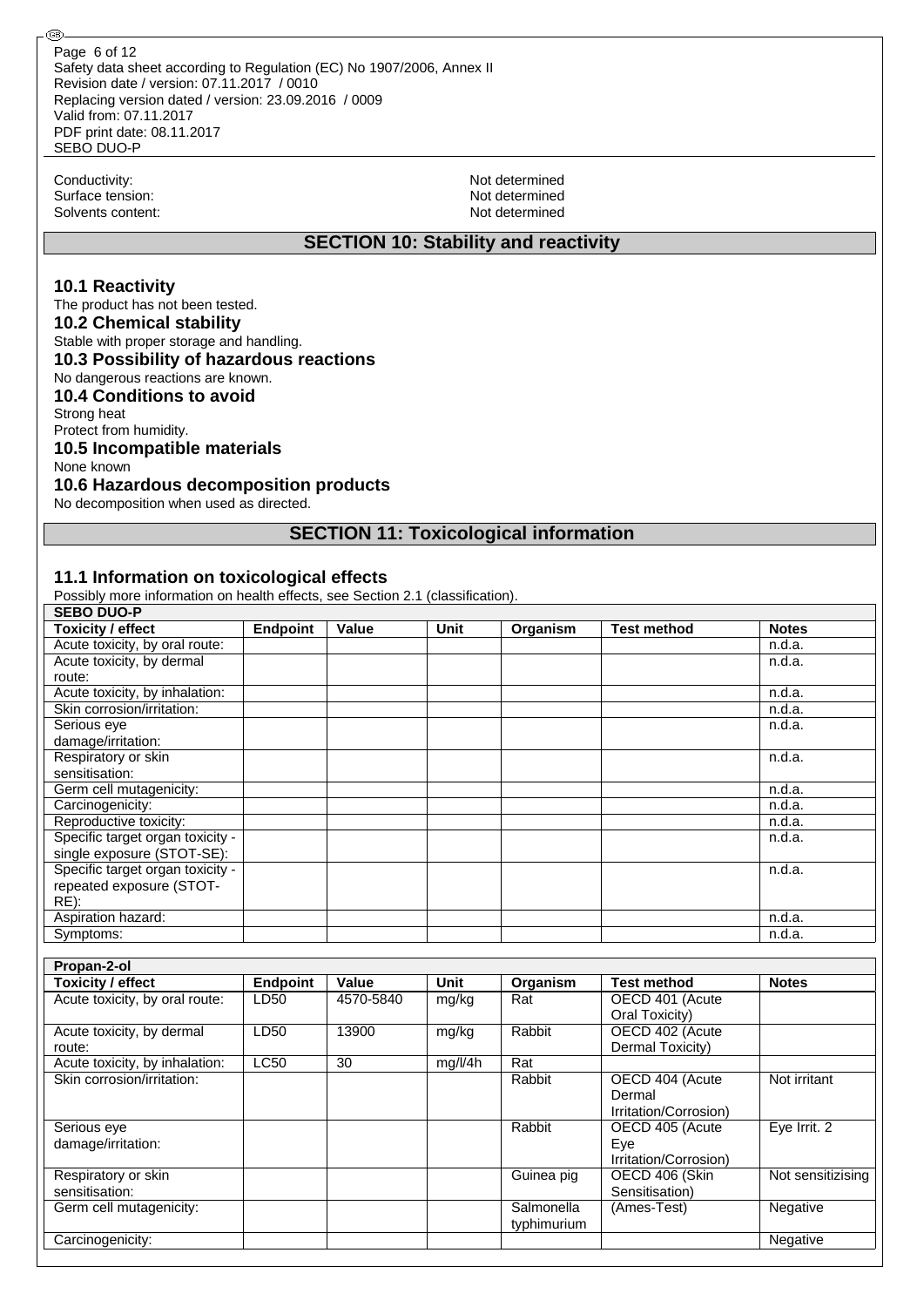| @ි                                                                                                                                                                                                                                                                |              |     |       |     |                          |                 |
|-------------------------------------------------------------------------------------------------------------------------------------------------------------------------------------------------------------------------------------------------------------------|--------------|-----|-------|-----|--------------------------|-----------------|
| Page 7 of 12<br>Safety data sheet according to Regulation (EC) No 1907/2006, Annex II<br>Revision date / version: 07.11.2017 / 0010<br>Replacing version dated / version: 23.09.2016 / 0009<br>Valid from: 07.11.2017<br>PDF print date: 08.11.2017<br>SEBO DUO-P |              |     |       |     |                          |                 |
|                                                                                                                                                                                                                                                                   |              |     |       |     |                          |                 |
| Reproductive toxicity:                                                                                                                                                                                                                                            |              |     |       |     |                          | Negative        |
| Specific target organ toxicity -                                                                                                                                                                                                                                  |              |     |       |     |                          | Target          |
| repeated exposure (STOT-                                                                                                                                                                                                                                          |              |     |       |     |                          | organ(s): liver |
| $RE)$ :                                                                                                                                                                                                                                                           |              |     |       |     |                          |                 |
| Symptoms:                                                                                                                                                                                                                                                         |              |     |       |     |                          | breathing       |
|                                                                                                                                                                                                                                                                   |              |     |       |     |                          | difficulties.   |
|                                                                                                                                                                                                                                                                   |              |     |       |     |                          | unconsciousnes  |
|                                                                                                                                                                                                                                                                   |              |     |       |     |                          | s, vomiting,    |
|                                                                                                                                                                                                                                                                   |              |     |       |     |                          | headaches,      |
|                                                                                                                                                                                                                                                                   |              |     |       |     |                          | fatigue,        |
|                                                                                                                                                                                                                                                                   |              |     |       |     |                          |                 |
|                                                                                                                                                                                                                                                                   |              |     |       |     |                          | dizziness,      |
|                                                                                                                                                                                                                                                                   |              |     |       |     |                          | nausea          |
| Specific target organ toxicity -                                                                                                                                                                                                                                  | <b>NOAEL</b> | 900 | mg/kg | Rat | OECD 408 (Repeated       |                 |
| repeated exposure (STOT-                                                                                                                                                                                                                                          |              |     |       |     | Dose 90-Day Oral         |                 |
| RE), oral:                                                                                                                                                                                                                                                        |              |     |       |     | <b>Toxicity Study in</b> |                 |
|                                                                                                                                                                                                                                                                   |              |     |       |     | Rodents)                 |                 |

#### **SECTION 12: Ecological information** Possibly more information on environmental effects, see Section 2.1 (classification). **SEBO DUO-P Toxicity / effect Endpoint Time Value Unit Organism Test method Notes** 12.1. Toxicity to fish: n.d.a. 12.1. Toxicity to daphnia: n.d.a. 12.1. Toxicity to algae: n.d.a. 12.2. Persistence and degradability: The surfactant(s) contained in this mixture complies(compl y) with the biodegradability criteria as laid down in Regulation (EC) No.648/2004 on detergents. Data to support this assertion are held at the disposal of the competent authorities of the Member States and will be made available to them, at their direct request or at the request of a detergent manufacturer. 12.3. Bioaccumulative potential:  $n.d.a.$ 12.4. Mobility in soil: n.d.a. the contract of the contract of the contract of the contract of the contract of the contract of the contract of the contract of the contract of the contract of the contract of the contract of 12.5. Results of PBT and vPvB assessment n.d.a. 12.6. Other adverse effects:  $n.d.a.$ **Propan-2-ol Toxicity / effect Endpoint Time Value Unit Organism Test method Notes**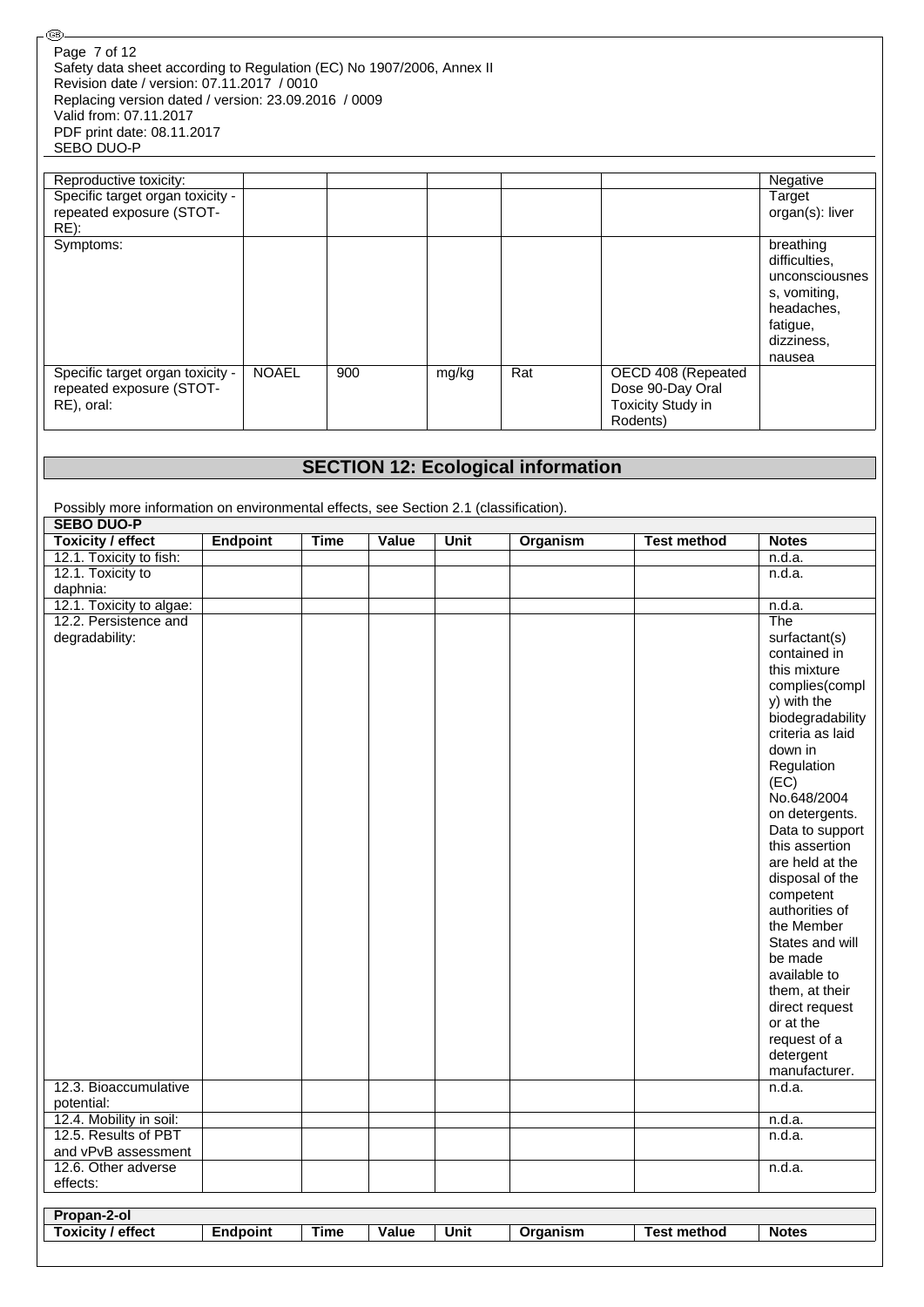#### Safety data sheet according to Regulation (EC) No 1907/2006, Annex II Revision date / version: 07.11.2017 / 0010 Replacing version dated / version: 23.09.2016 / 0009 Valid from: 07.11.2017 PDF print date: 08.11.2017 SEBO DUO-P Page 8 of 12

| 12.1. Toxicity to fish:  | <b>LC50</b>      | 96h | 1400  | mg/l            | Lepomis          |                         |                |
|--------------------------|------------------|-----|-------|-----------------|------------------|-------------------------|----------------|
|                          |                  |     |       |                 | macrochirus      |                         |                |
| 12.1. Toxicity to        | EC50             | 48h | 2285  | mg/l            | Daphnia magna    |                         |                |
| daphnia:                 |                  |     |       |                 |                  |                         |                |
| 12.1. Toxicity to algae: | <b>EC50</b>      | 72h | >100  | mg/l            | Desmodesmus      |                         |                |
|                          |                  |     |       |                 | subspicatus      |                         |                |
| 12.2. Persistence and    |                  | 21d | 95    | $\overline{\%}$ |                  | <b>OECD 301 E</b>       |                |
| degradability:           |                  |     |       |                 |                  | (Ready                  |                |
|                          |                  |     |       |                 |                  | Biodegradability -      |                |
|                          |                  |     |       |                 |                  | Modified OECD           |                |
|                          |                  |     |       |                 |                  | <b>Screening Test)</b>  |                |
| 12.2. Persistence and    |                  |     | 99,9  | $\frac{0}{0}$   |                  | <b>OECD 303 A</b>       |                |
| degradability:           |                  |     |       |                 |                  | (Simulation Test -      |                |
|                          |                  |     |       |                 |                  | Aerobic Sewage          |                |
|                          |                  |     |       |                 |                  | Treatment -             |                |
|                          |                  |     |       |                 |                  | <b>Activated Sludge</b> |                |
|                          |                  |     |       |                 |                  | Units)                  |                |
| 12.3. Bioaccumulative    | Log Pow          |     | 0,05  |                 |                  | <b>OECD 107</b>         |                |
| potential:               |                  |     |       |                 |                  | (Partition              |                |
|                          |                  |     |       |                 |                  | Coefficient (n-         |                |
|                          |                  |     |       |                 |                  | octanol/water) -        |                |
|                          |                  |     |       |                 |                  | Shake Flask             |                |
|                          |                  |     |       |                 |                  | Method)                 |                |
| 12.4. Mobility in soil:  | Koc              |     | 1,1   |                 |                  |                         | Expert         |
|                          |                  |     |       |                 |                  |                         | judgement      |
| 12.5. Results of PBT     |                  |     |       |                 |                  |                         | No PBT         |
| and vPvB assessment      |                  |     |       |                 |                  |                         | substance, No  |
|                          |                  |     |       |                 |                  |                         | vPvB substance |
| Toxicity to bacteria:    | <b>EC50</b>      |     | >1000 | mg/l            | activated sludge |                         |                |
| Other information:       | <b>ThOD</b>      |     | 2,4   | g/g             |                  |                         |                |
| Other information:       | BOD <sub>5</sub> |     | 53    | $\%$            |                  |                         |                |
| Other information:       | COD              |     | 2,4   | g/g             |                  |                         |                |
| Other information:       | <b>BOD</b>       |     | 1171  | mg/g            |                  |                         |                |
| Other information:       | COD              |     | 96    | $\%$            |                  |                         | References     |

## **SECTION 13: Disposal considerations**

## **13.1 Waste treatment methods**

## **For the substance / mixture / residual amounts**

EC disposal code no.:

@

The waste codes are recommendations based on the scheduled use of this product.

Owing to the user's specific conditions for use and disposal, other waste codes may be

allocated under certain circumstances. (2014/955/EU)

07 06 99 wastes not otherwise specified

20 01 29 detergents containing hazardous substances

Recommendation:

Sewage disposal shall be discouraged.

Pay attention to local and national official regulations.

E.g. suitable incineration plant.

E.g. dispose at suitable refuse site.

#### **For contaminated packing material**

Pay attention to local and national official regulations.

Recommendation:

Dispose using dual system.

15 01 01 paper and cardboard packaging

15 01 02 plastic packaging

## **SECTION 14: Transport information**

## **General statements**

14.1. UN number: n.a. **Transport by road/by rail (ADR/RID)**

14.2. UN proper shipping name:

14.3. Transport hazard class(es): n.a.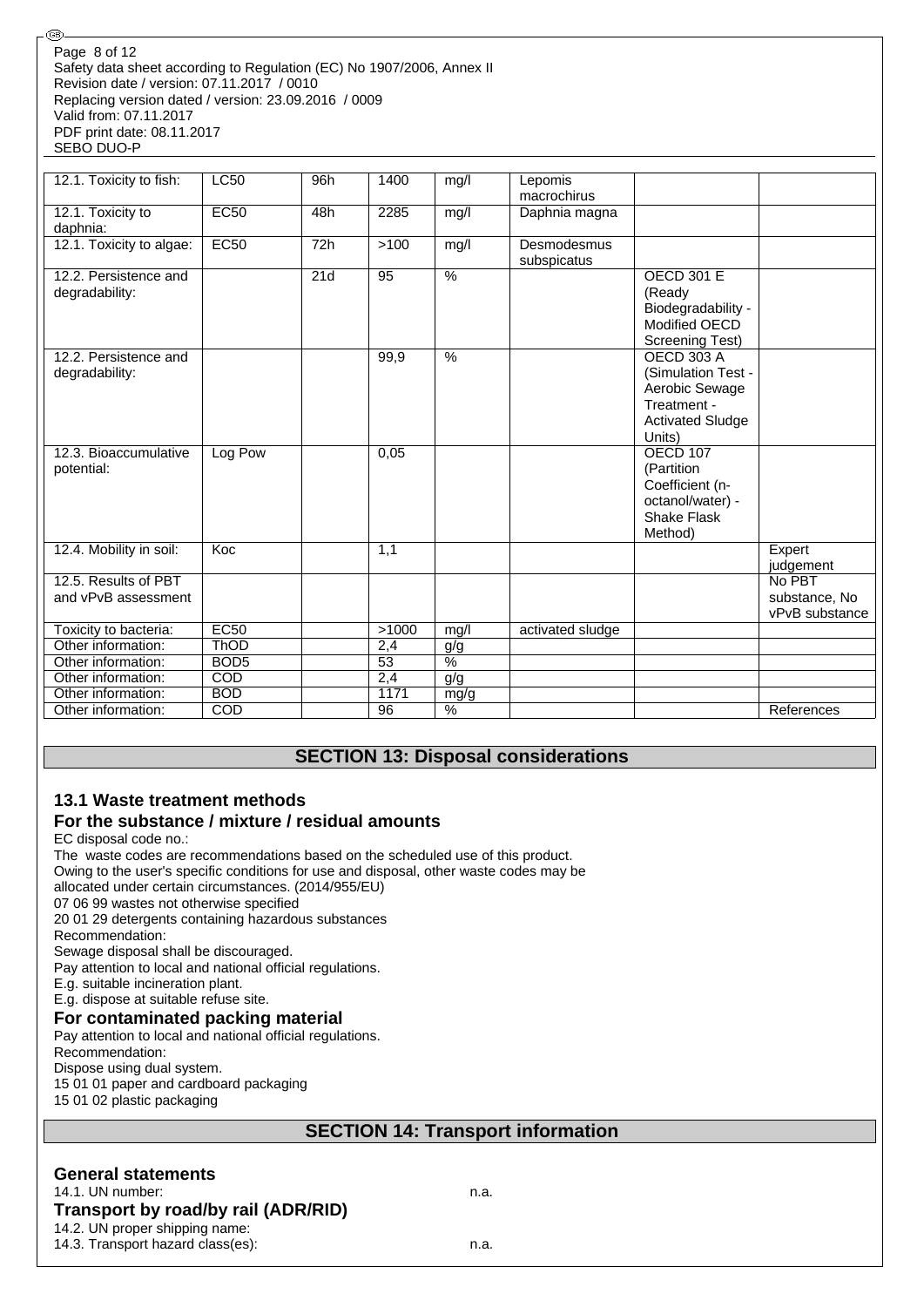| GB)                                                                                                                                                                                                                                                               |                                                                                                     |
|-------------------------------------------------------------------------------------------------------------------------------------------------------------------------------------------------------------------------------------------------------------------|-----------------------------------------------------------------------------------------------------|
| Page 9 of 12<br>Safety data sheet according to Regulation (EC) No 1907/2006, Annex II<br>Revision date / version: 07.11.2017 / 0010<br>Replacing version dated / version: 23.09.2016 / 0009<br>Valid from: 07.11.2017<br>PDF print date: 08.11.2017<br>SEBO DUO-P |                                                                                                     |
|                                                                                                                                                                                                                                                                   |                                                                                                     |
| 14.4. Packing group:<br>Classification code:                                                                                                                                                                                                                      | n.a.                                                                                                |
| LQ:                                                                                                                                                                                                                                                               | n.a.                                                                                                |
|                                                                                                                                                                                                                                                                   | n.a.                                                                                                |
| 14.5. Environmental hazards:<br>Tunnel restriction code:                                                                                                                                                                                                          | Not applicable                                                                                      |
|                                                                                                                                                                                                                                                                   |                                                                                                     |
| <b>Transport by sea (IMDG-code)</b>                                                                                                                                                                                                                               |                                                                                                     |
| 14.2. UN proper shipping name:                                                                                                                                                                                                                                    |                                                                                                     |
| 14.3. Transport hazard class(es):                                                                                                                                                                                                                                 | n.a.                                                                                                |
| 14.4. Packing group:                                                                                                                                                                                                                                              | n.a.                                                                                                |
| <b>Marine Pollutant:</b>                                                                                                                                                                                                                                          | n.a                                                                                                 |
| 14.5. Environmental hazards:                                                                                                                                                                                                                                      | Not applicable                                                                                      |
| <b>Transport by air (IATA)</b>                                                                                                                                                                                                                                    |                                                                                                     |
| 14.2. UN proper shipping name:                                                                                                                                                                                                                                    |                                                                                                     |
| 14.3. Transport hazard class(es):                                                                                                                                                                                                                                 | n.a.                                                                                                |
| 14.4. Packing group:                                                                                                                                                                                                                                              | n.a.                                                                                                |
| 14.5. Environmental hazards:                                                                                                                                                                                                                                      | Not applicable                                                                                      |
| 14.6. Special precautions for user                                                                                                                                                                                                                                |                                                                                                     |
| Unless specified otherwise, general measures for safe transport must be followed.                                                                                                                                                                                 |                                                                                                     |
| 14.7. Transport in bulk according to Annex II of MARPOL and the IBC Code                                                                                                                                                                                          |                                                                                                     |
| Non-dangerous material according to Transport Regulations.                                                                                                                                                                                                        |                                                                                                     |
|                                                                                                                                                                                                                                                                   | <b>SECTION 15: Regulatory information</b>                                                           |
|                                                                                                                                                                                                                                                                   |                                                                                                     |
|                                                                                                                                                                                                                                                                   | 15.1 Safety, health and environmental regulations/legislation specific for the substance or mixture |
| Observe restrictions:<br>Comply with national regulations/laws governing maternity protection and the protection of young people at work!<br>Comply with trade association/occupational health regulations.                                                       |                                                                                                     |
|                                                                                                                                                                                                                                                                   |                                                                                                     |

Directive 2010/75/EU (VOC): < 10,2 % **REGULATION (EC) No 648/2004**

less than 5 % anionic surfactants

perfumes **CITRAL** LIMONENE BENZISOTHIAZOLINONE METHYLCHLOROISOTHIAZOLINONE/ METHYLISOTHIAZOLINONE METHYLISOTHIAZOLINONE

#### **15.2 Chemical safety assessment**

A chemical safety assessment is not provided for mixtures.

**SECTION 16: Other information**

Revised sections: 2, 3, 8, 11, 12

These details refer to the product as it is delivered.

Employee instruction/training in handling hazardous materials is required.

**Classification and processes used to derive the classification of the mixture in accordance with the ordinance (EG) 1272/2008 (CLP):**

| <b>Classification in accordance with regulation</b><br>(EC) No. 1272/2008 (CLP) | <b>Evaluation method used</b>                      |
|---------------------------------------------------------------------------------|----------------------------------------------------|
| Eye Irrit. 2, H319                                                              | Classification according to calculation procedure. |
|                                                                                 |                                                    |

The following phrases represent the posted Hazard Class and Risk Category Code (GHS/CLP) of the product and the constituents (specified in Section 2 and 3). H225 Highly flammable liquid and vapour. H319 Causes serious eye irritation.

H336 May cause drowsiness or dizziness.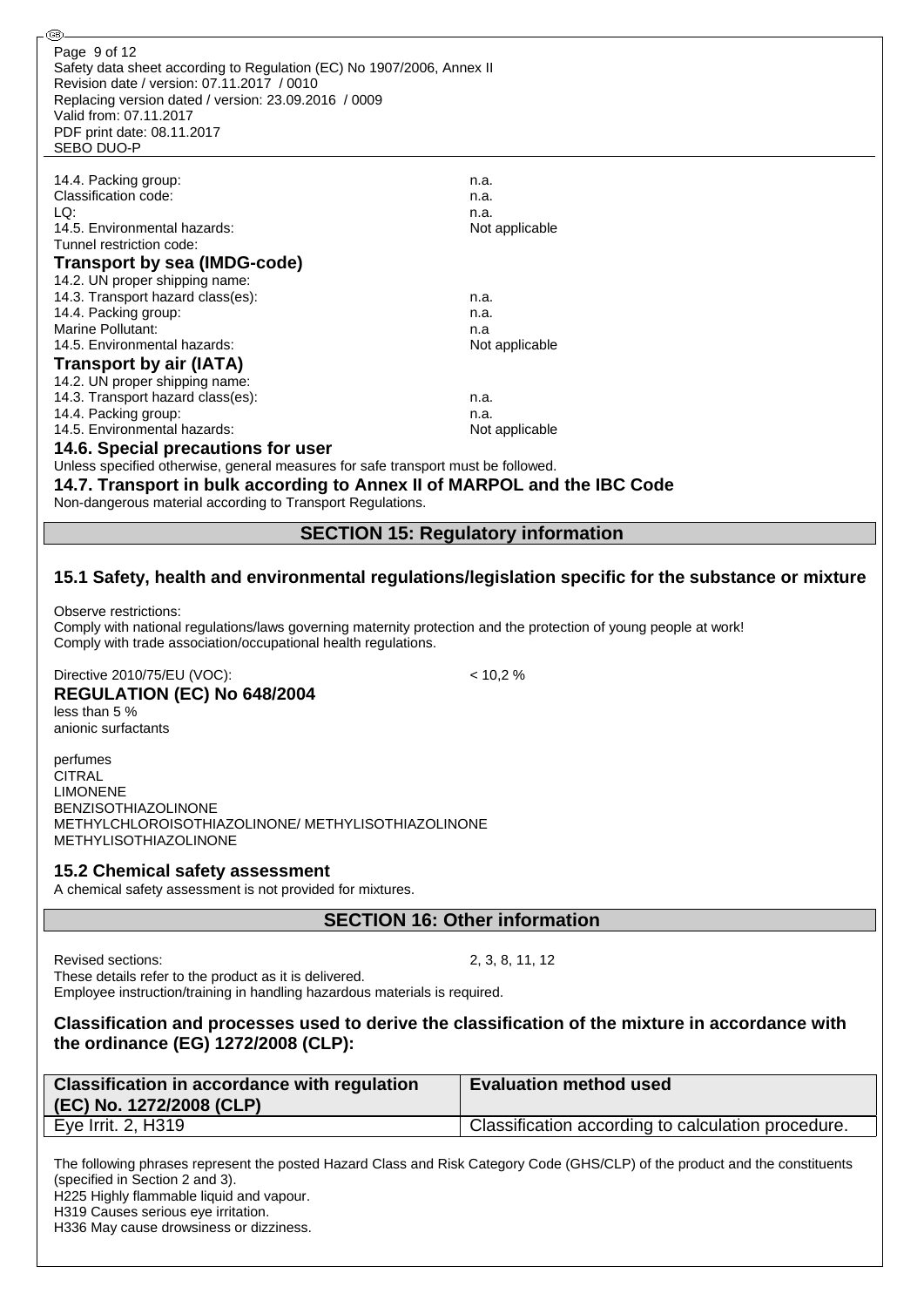Safety data sheet according to Regulation (EC) No 1907/2006, Annex II Revision date / version: 07.11.2017 / 0010 Replacing version dated / version: 23.09.2016 / 0009 Valid from: 07.11.2017 PDF print date: 08.11.2017 SEBO DUO-P Page 10 of 12

Eye Irrit. — Eye irritation Flam. Liq. — Flammable liquid STOT SE — Specific target organ toxicity - single exposure - narcotic effects

#### **Any abbreviations and acronyms used in this document:**

AC Article Categories acc., acc. to according, according to ACGIHAmerican Conference of Governmental Industrial Hygienists ADR Accord européen relatif au transport international des marchandises Dangereuses par Route (= European Agreement concerning the International Carriage of Dangerous Goods by Road) AOEL Acceptable Operator Exposure Level AOX Adsorbable organic halogen compounds approx. approximately Art., Art. no. Article number ATE Acute Toxicity Estimate according to Regulation (EC) 1272/2008 (CLP) BAM Bundesanstalt für Materialforschung und -prüfung (Federal Institute for Materials Research and Testing, Germany) BAuA Bundesanstalt für Arbeitsschutz und Arbeitsmedizin (= Federal Institute for Occupational Health and Safety, Germany) BCF Bioconcentration factor BGV Berufsgenossenschaftliche Vorschrift (= Accident Prevention Regulation) BHT Butylhydroxytoluol (= 2,6-Di-t-butyl-4-methyl-phenol) BMGV Biological monitoring guidance value (EH40, UK) BOD Biochemical oxygen demand BSEF Bromine Science and Environmental Forum bw body weight CAS Chemical Abstracts Service CEC Coordinating European Council for the Development of Performance Tests for Fuels, Lubricants and Other Fluids CESIO Comité Européen des Agents de Surface et de leurs Intermédiaires Organiques CIPAC Collaborative International Pesticides Analytical Council CLP Classification, Labelling and Packaging (REGULATION (EC) No 1272/2008 on classification, labelling and packaging of substances and mixtures) CMR carcinogenic, mutagenic, reproductive toxic COD Chemical oxygen demand CTFA Cosmetic, Toiletry, and Fragrance Association DMEL Derived Minimum Effect Level DNEL Derived No Effect Level DOC Dissolved organic carbon DT50 Dwell Time - 50% reduction of start concentration DVS Deutscher Verband für Schweißen und verwandte Verfahren e.V. (= German Association for Welding and Allied Processes) dw dry weight e.g. for example (abbreviation of Latin 'exempli gratia'), for instance EC European Community ECHA European Chemicals Agency EEA European Economic Area EEC European Economic Community EINECS European Inventory of Existing Commercial Chemical Substances ELINCS European List of Notified Chemical Substances EN European Norms EPA United States Environmental Protection Agency (United States of America) ERC Environmental Release Categories ES Exposure scenario etc. et cetera EU European Union EWC European Waste Catalogue Fax. Fax number gen. general GHS Globally Harmonized System of Classification and Labelling of Chemicals GWP Global warming potential HET-CAM Hen's Egg Test - Chorionallantoic Membrane HGWP Halocarbon Global Warming Potential IARC International Agency for Research on Cancer IATA International Air Transport Association IBC Intermediate Bulk Container IBC (Code) International Bulk Chemical (Code) IC Inhibitory concentration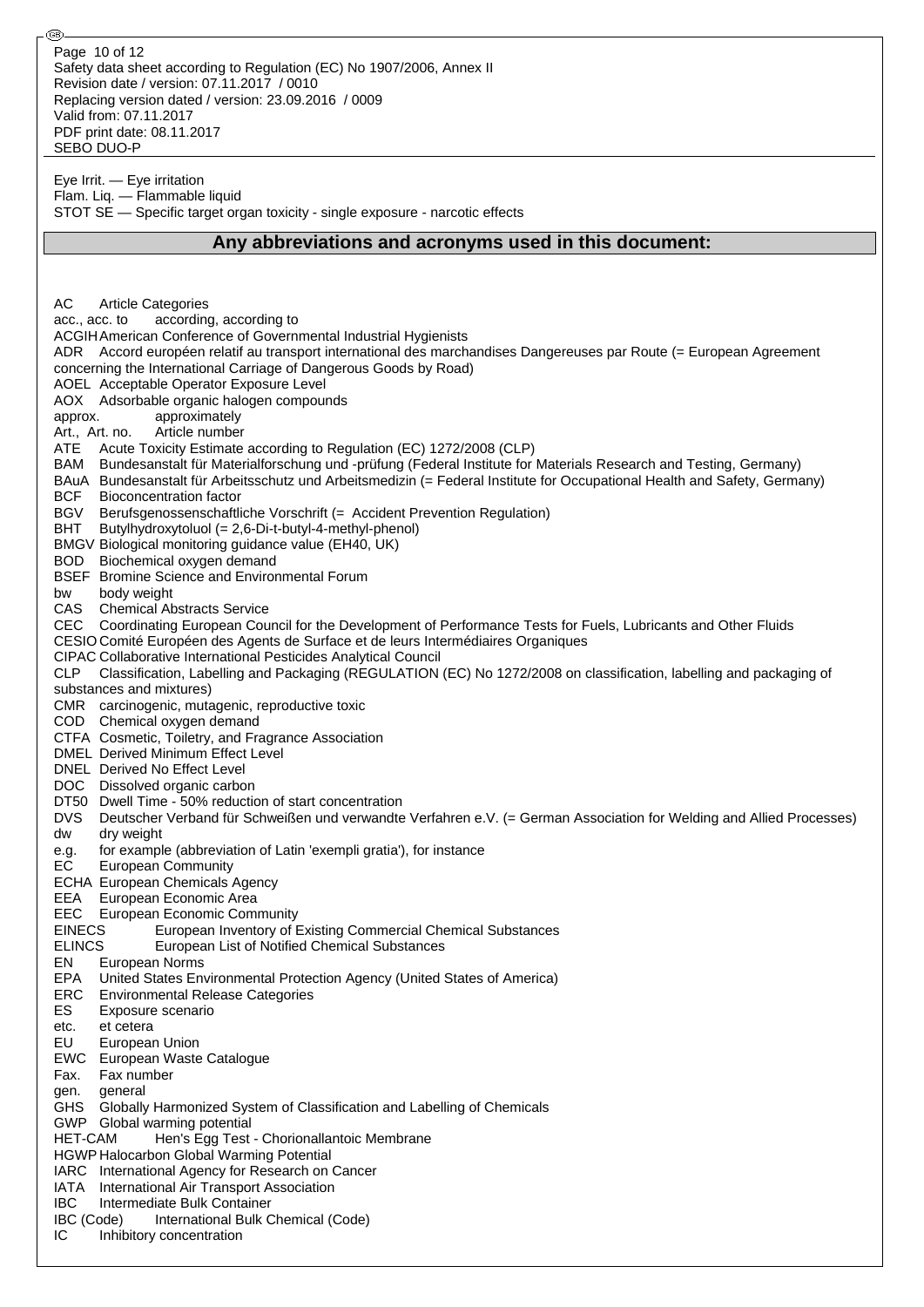Safety data sheet according to Regulation (EC) No 1907/2006, Annex II Revision date / version: 07.11.2017 / 0010 Replacing version dated / version: 23.09.2016 / 0009 Valid from: 07.11.2017 PDF print date: 08.11.2017 SEBO DUO-P IMDG-code International Maritime Code for Dangerous Goods incl. including, inclusive IUCLIDInternational Uniform ChemicaL Information Database LC lethal concentration LC50 lethal concentration 50 percent kill LCLo lowest published lethal concentration LD Lethal Dose of a chemical LD50 Lethal Dose, 50% kill LDLo Lethal Dose Low LOAELLowest Observed Adverse Effect Level LOEC Lowest Observed Effect Concentration LOEL Lowest Observed Effect Level LQ Limited Quantities MARPOL International Convention for the Prevention of Marine Pollution from Ships n.a. not applicable n.av. not available n.c. not checked n.d.a. no data available NIOSHNational Institute of Occupational Safety and Health (United States of America) NOAEC No Observed Adverse Effective Concentration NOAEL No Observed Adverse Effect Level NOEC No Observed Effect Concentration NOEL No Observed Effect Level ODP Ozone Depletion Potential OECD Organisation for Economic Co-operation and Development org. organic PAH polycyclic aromatic hydrocarbon PBT persistent, bioaccumulative and toxic<br>PC Chemical product category Chemical product category PE Polyethylene PNEC Predicted No Effect Concentration POCP Photochemical ozone creation potential ppm parts per million PROC Process category PTFE Polytetrafluorethylene REACH Registration, Evaluation, Authorisation and Restriction of Chemicals (REGULATION (EC) No 1907/2006 concerning the Registration, Evaluation, Authorisation and Restriction of Chemicals) REACH-IT List-No. 9xx-xxx-x No. is automatically assigned, e.g. to pre-registrations without a CAS No. or other numerical identifier. List Numbers do not have any legal significance, rather they are purely technical identifiers for processing a submission via REACH-IT. RID Règlement concernant le transport International ferroviaire de marchandises Dangereuses (= Regulation concerning the International Carriage of Dangerous Goods by Rail) SADT Self-Accelerating Decomposition Temperature SAR Structure Activity Relationship SU Sector of use SVHC Substances of Very High Concern Tel. Telephone ThOD Theoretical oxygen demand TOC Total organic carbon TRGS Technische Regeln für Gefahrstoffe (=Technical Regulations for Hazardous Substances) UN RTDG United Nations Recommendations on the Transport of Dangerous Goods VbF Verordnung über brennbare Flüssigkeiten (= Regulation for flammable liquids (Austria)) VOC Volatile organic compounds vPvB very persistent and very bioaccumulative WEL-TWA, WEL-STEL WEL-TWA = Workplace Exposure Limit - Long-term exposure limit (8-hour TWA (= time weighted average) reference period), WEL-STEL = Workplace Exposure Limit - Short-term exposure limit (15-minute reference period) (EH40, UK). WHO World Health Organization wwt wet weight The statements made here should describe the product with regard to the necessary safety precautions - they are not meant to guarantee definite characteristics - but they are based on our present up-to-date knowledge. No responsibility. These statements were made by: **Chemical Check GmbH, Chemical Check Platz 1-7, D-32839 Steinheim, Tel.: +49 5233 94 17 0, Fax: +49 5233 94 17 90** Page 11 of 12